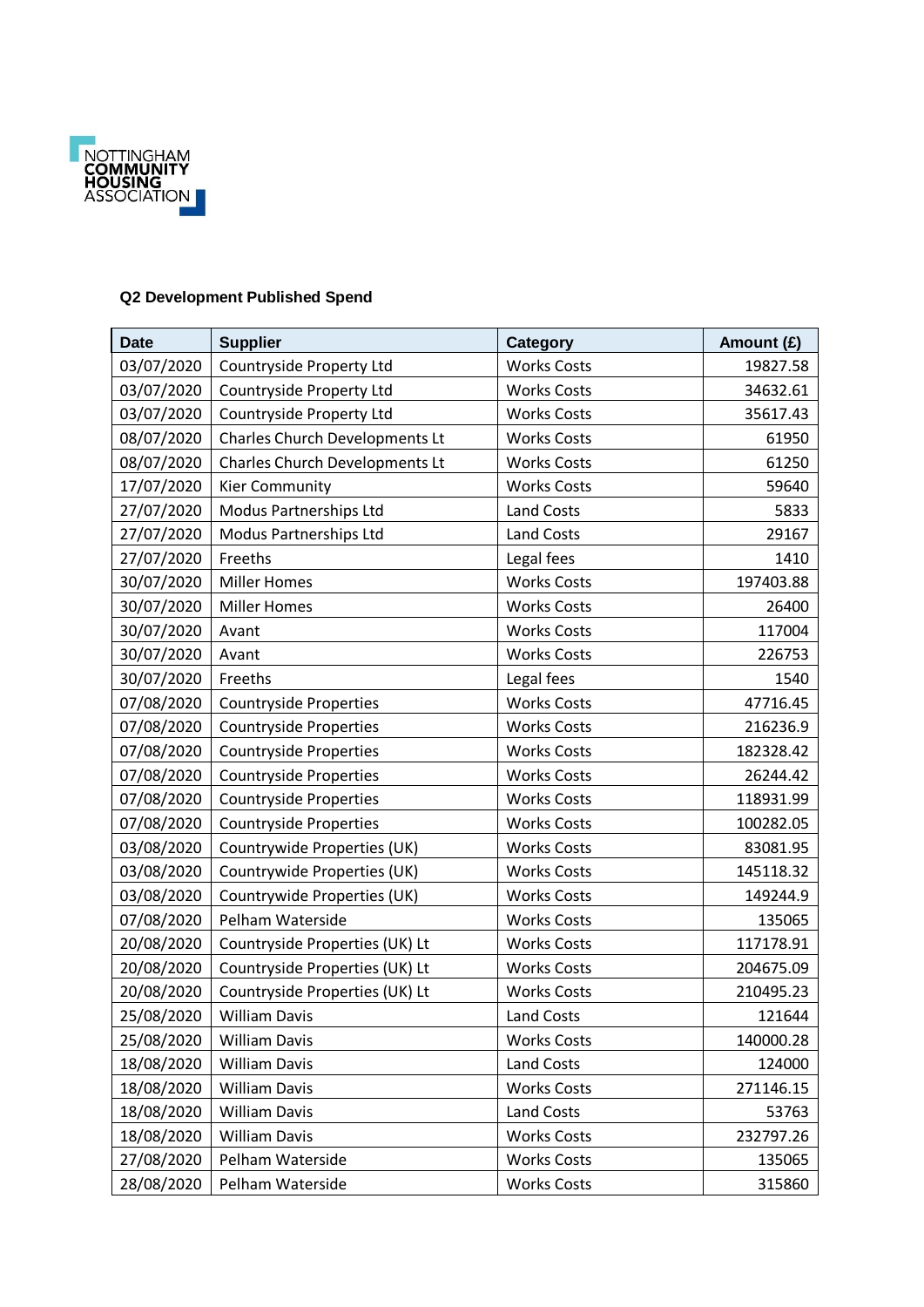| 28/08/2020 | Pelham Waterside                     | <b>Works Costs</b>              | 113560    |
|------------|--------------------------------------|---------------------------------|-----------|
| 28/08/2020 | <b>Miller Homes</b>                  | <b>Works Costs</b>              | 99257     |
| 28/08/2020 | <b>Miller Homes</b>                  | <b>Works Costs</b>              | 65143     |
| 25/08/2020 | <b>Miller Homes</b>                  | <b>Works Costs</b>              | 27234     |
| 25/08/2020 | <b>Miller Homes</b>                  | <b>Works Costs</b>              | 102219    |
| 25/08/2020 | <b>Miller Homes</b>                  | <b>Land Costs</b>               | 54000     |
| 25/08/2020 | <b>Miller Homes</b>                  | <b>Works Costs</b>              | 59404     |
| 27/08/2020 | <b>Miller Homes</b>                  | <b>Works Costs</b>              | 37760     |
| 27/08/2020 | <b>Miller Homes</b>                  | <b>Works Costs</b>              | 156527    |
|            |                                      | External employers agent        |           |
| 20/08/2020 | RG & P Ltd                           | fee                             | 1435.33   |
|            |                                      | External employers agent        |           |
| 20/08/2020 | RG & P Ltd                           | fee                             | 2507.09   |
| 20/08/2020 | RG & P Ltd                           | External employers agent<br>fee | 2578.38   |
| 02/09/2020 | <b>Bowbridge Homes</b>               | <b>Land Costs</b>               | 186300    |
| 02/09/2020 | <b>Bowbridge Homes</b>               | <b>Land Costs</b>               | 196980    |
| 14/09/2020 | Modus Partnerships Ltd               | <b>Land Costs</b>               | 52500     |
| 14/09/2020 | Modus Partnerships Ltd               | <b>Works Costs</b>              | 33949     |
| 14/09/2020 | Modus Partnerships Ltd               | <b>Land Costs</b>               | 262500    |
| 14/09/2020 | Modus Partnerships Ltd               | <b>Works Costs</b>              | 254616    |
| 18/09/2020 | Countryside Properties (UK) Lt       | <b>Works Costs</b>              | 119228.8  |
| 18/09/2020 | Countryside Properties (UK) Lt       | <b>Works Costs</b>              | 208255.6  |
| 18/09/2020 | Countryside Properties (UK) Lt       | <b>Works Costs</b>              | 214177.56 |
| 18/09/2020 | <b>Kier Living</b>                   | <b>Works Costs</b>              | 80325     |
| 18/09/2020 | <b>Miller Homes</b>                  | <b>Works Costs</b>              | 105958    |
| 25/09/2020 | <b>Miller Homes</b>                  | <b>Works Costs</b>              | 51838     |
| 25/09/2020 | <b>BDW Trading Ltd</b>               | <b>Works Costs</b>              | 56237.34  |
| 25/09/2020 | <b>BDW Trading Ltd</b>               | <b>Works Costs</b>              | 123031.17 |
|            |                                      | External employers agent        |           |
| 28/09/2020 | RG & P Ltd                           | fee                             | 1435.33   |
|            |                                      | External employers agent        |           |
| 28/09/2020 | RG & P Ltd                           | fee                             | 2507.09   |
|            |                                      | External employers agent        |           |
| 28/09/2020 | RG & P Ltd                           | fee                             | 2578.38   |
| 29/06/2020 | Freeths                              | Legal fees                      | 510       |
| 11/03/2020 | SPS Doorguard Ltd                    | Other costs                     | 594       |
| 26/06/2020 | LJ General Builders Ltd              | <b>Works Costs</b>              | 54184.56  |
| 26/06/2020 | LJ General Builders Ltd              | <b>Works Costs</b>              | 27006.62  |
| 26/06/2020 | Countryside Properties UK Ltd        | <b>Works Costs</b>              | 145772.8  |
| 26/06/2020 | Countryside Properties UK Ltd        | <b>Works Costs</b>              | 119130.77 |
| 26/06/2020 | Countryside Properties UK Ltd        | <b>Works Costs</b>              | 32346.33  |
| 26/06/2020 | Countryside Properties UK Ltd        | <b>Works Costs</b>              | 32478.22  |
| 26/06/2020 | <b>Mercer Building Solutions Ltd</b> | <b>Works Costs</b>              | 45252.43  |
| 26/06/2020 | <b>Mercer Building Solutions Ltd</b> | <b>Works Costs</b>              | 30955.77  |
| 26/06/2020 | Hodgkinson Builders Ltd              | <b>Works Costs</b>              | 161961.02 |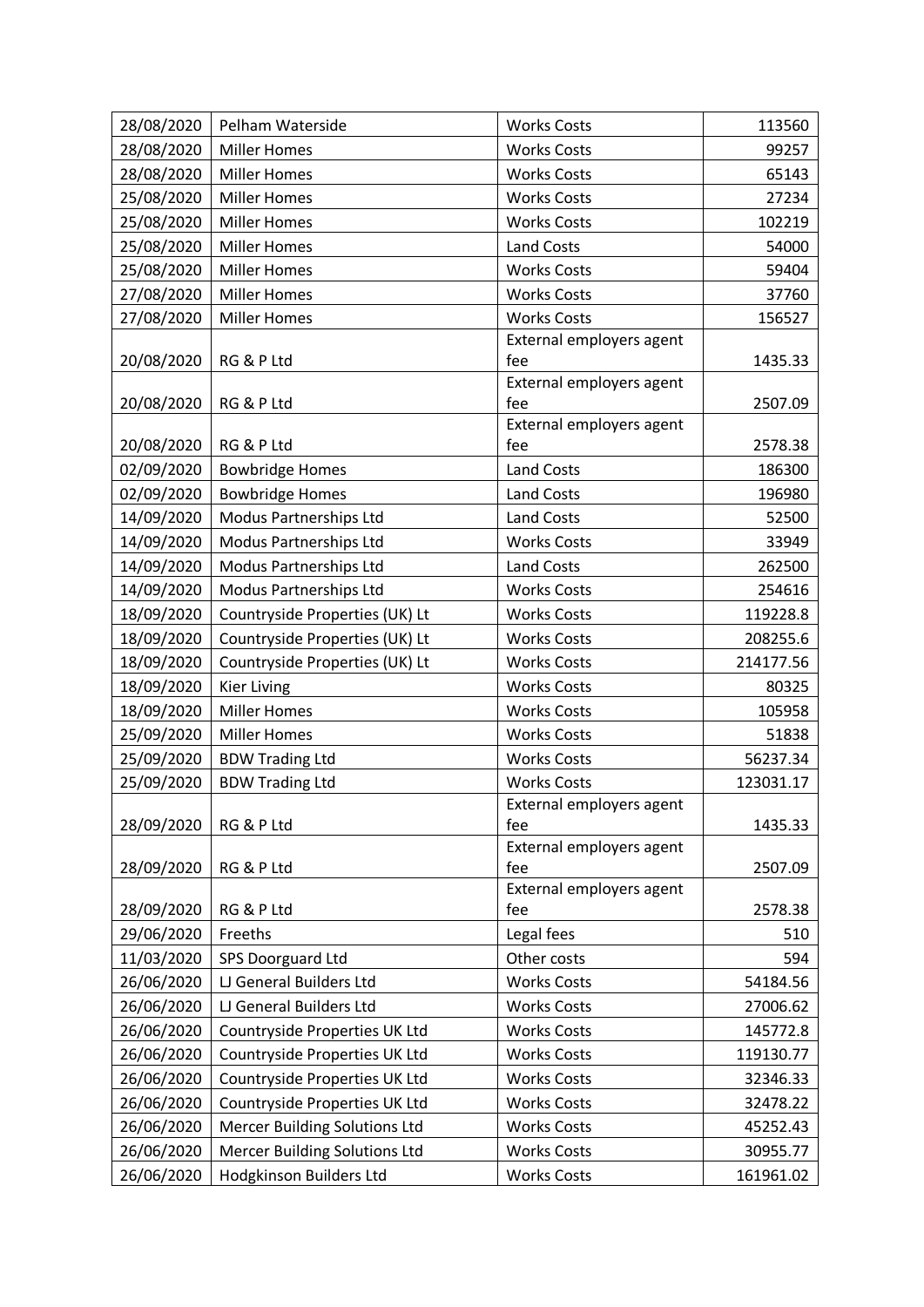| 30/06/2020 | Walker Cotter Safety Ltd             | <b>Building regs</b>            | 4275      |
|------------|--------------------------------------|---------------------------------|-----------|
| 03/07/2020 | United Living North Ltd              | <b>Works Costs</b>              | 122870.69 |
| 03/07/2020 | United Living North Ltd              | <b>Works Costs</b>              | 88851.13  |
| 03/07/2020 | United Living North Ltd              | <b>Works Costs</b>              | 36944.33  |
| 03/07/2020 | United Living North Ltd              | <b>Works Costs</b>              | 59203.29  |
| 10/07/2020 | Modus Partnerships Ltd               | <b>Works Costs</b>              | 32928.58  |
| 10/07/2020 | Modus Partnerships Ltd               | <b>Works Costs</b>              | 12850.06  |
| 10/07/2020 | LJ General Builders Ltd              | <b>Works Costs</b>              | 35668.92  |
| 10/07/2020 | LJ General Builders Ltd              | <b>Works Costs</b>              | 17778.08  |
|            |                                      | External employers agent        |           |
| 30/06/2020 | rg+p Ltd                             | fee                             | 1435.33   |
|            |                                      | External employers agent        |           |
| 30/06/2020 | rg+p Ltd                             | fee<br>External employers agent | 2507.09   |
| 30/06/2020 | rg+p Ltd                             | fee                             | 2578.38   |
| 10/07/2020 | Amber Valley Borough Council         | Other costs                     | 612       |
| 10/07/2020 | Amber Valley Borough Council         | Other costs                     | 544.7     |
| 02/07/2020 | Lindum Group Ltd                     | Other costs                     | 6672.23   |
| 02/07/2020 | Lindum Group Ltd                     | Other costs                     | 2668.89   |
| 17/07/2020 | <b>Woodhead Regeneration Ltd</b>     | <b>Works Costs</b>              | 98779.55  |
| 17/07/2020 | <b>Woodhead Regeneration Ltd</b>     | <b>Works Costs</b>              | 108740.51 |
| 17/07/2020 | <b>Hodgkinson Builders Ltd</b>       | <b>Works Costs</b>              | 118429.05 |
| 24/07/2020 | LJ General Builders Ltd              | <b>Works Costs</b>              | 19296.18  |
| 24/07/2020 | LJ General Builders Ltd              | <b>Works Costs</b>              | 9617.58   |
| 24/07/2020 | R G Carter Lincoln Ltd               | <b>Works Costs</b>              | 217473.64 |
| 24/07/2020 | Fletcher Construction (Midlands) Ltd | <b>Works Costs</b>              | 61703.17  |
| 24/07/2020 | Fletcher Construction (Midlands) Ltd | <b>Works Costs</b>              | 25410.2   |
| 24/07/2020 | Fletcher Construction (Midlands) Ltd | <b>Works Costs</b>              | 15264.55  |
| 24/07/2020 | Countryside Properties UK Ltd        | <b>Works Costs</b>              | 161068.72 |
| 24/07/2020 | Countryside Properties UK Ltd        | <b>Works Costs</b>              | 131631.15 |
| 24/07/2020 | Countryside Properties UK Ltd        | <b>Works Costs</b>              | 35740.42  |
| 24/07/2020 | Countryside Properties UK Ltd        | <b>Works Costs</b>              | 35886.16  |
| 10/07/2020 | Freeths                              | Legal fees                      | 775.05    |
| 31/07/2020 | <b>Mercer Building Solutions Ltd</b> | <b>Works Costs</b>              | 81398.26  |
| 31/07/2020 | <b>Mercer Building Solutions Ltd</b> | <b>Works Costs</b>              | 55682     |
| 31/07/2020 | United Living North Ltd              | <b>Works Costs</b>              | 81452.08  |
| 31/07/2020 | United Living North Ltd              | <b>Works Costs</b>              | 58900.21  |
| 31/07/2020 | United Living North Ltd              | <b>Works Costs</b>              | 24490.73  |
| 31/07/2020 | United Living North Ltd              | <b>Works Costs</b>              | 39246.4   |
| 24/07/2020 | Freeths                              | Legal fees                      | 1206      |
| 24/07/2020 | Freeths                              | Legal fees                      | 894       |
| 20/07/2020 | Atlas Development Solutions Ltd      | Other costs                     | 16790.4   |
| 20/07/2020 | Atlas Development Solutions Ltd      | Other costs                     | 24465.6   |
| 07/08/2020 | Countryside Properties UK Ltd        | <b>Works Costs</b>              | 182436.8  |
| 07/08/2020 | Countryside Properties UK Ltd        | <b>Works Costs</b>              | 153389.6  |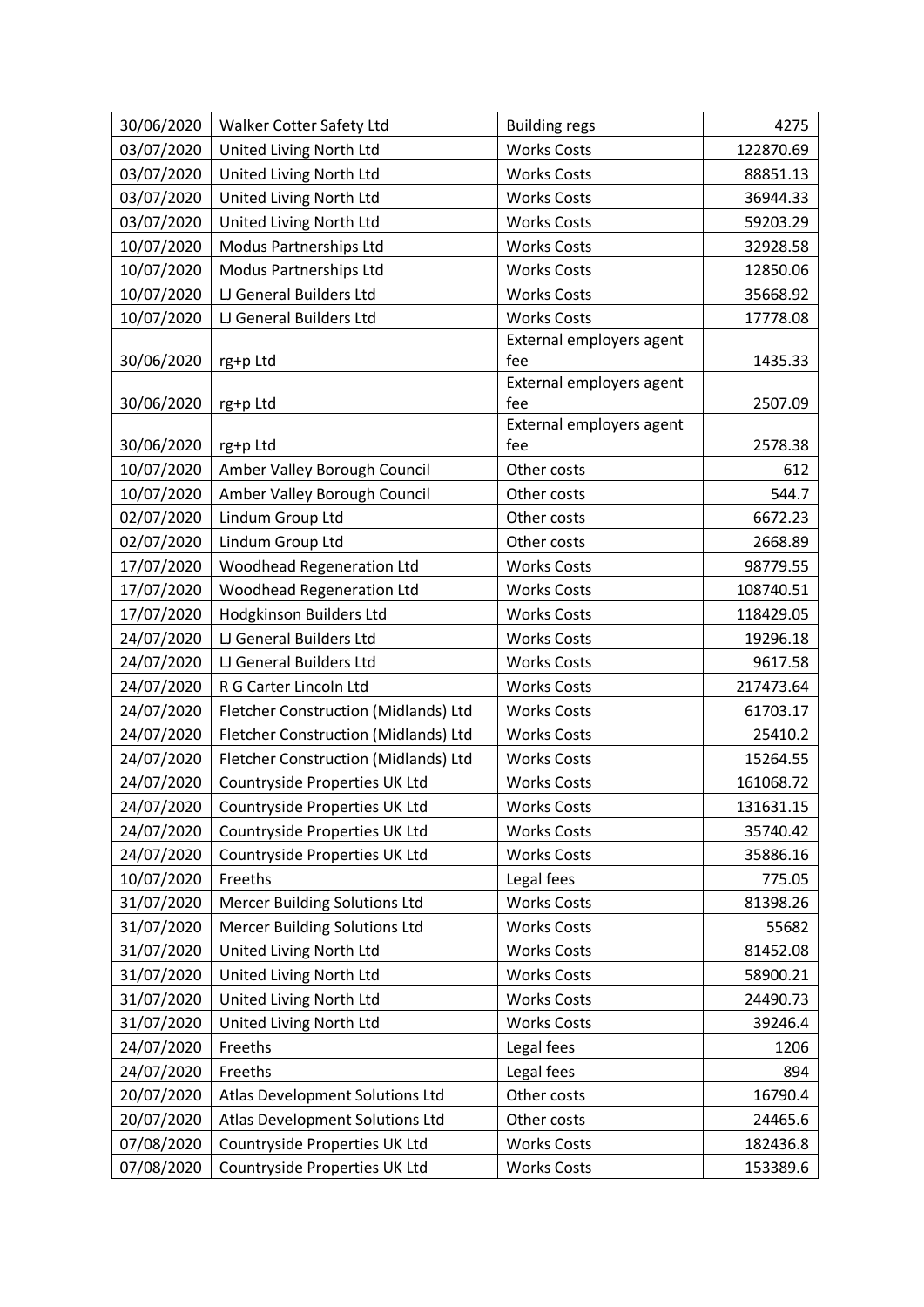| 07/08/2020 | Countryside Properties UK Ltd        | <b>Works Costs</b> | 56173.6   |
|------------|--------------------------------------|--------------------|-----------|
| 07/08/2020 | Modus Partnerships Ltd               | <b>Works Costs</b> | 34546.78  |
| 07/08/2020 | Modus Partnerships Ltd               | <b>Works Costs</b> | 13481.56  |
| 07/08/2020 | LJ General Builders Ltd              | <b>Works Costs</b> | 36052.15  |
| 07/08/2020 | LJ General Builders Ltd              | <b>Works Costs</b> | 17969.09  |
| 30/06/2020 | Freeths                              | Legal fees         | 6545.46   |
| 30/06/2020 | Freeths                              | Legal fees         | 5454.54   |
| 11/08/2020 | Freeths                              | Legal fees         | 9638.4    |
| 21/08/2020 | <b>Woodhead Regeneration Ltd</b>     | <b>Works Costs</b> | 50653.84  |
| 21/08/2020 | <b>Woodhead Regeneration Ltd</b>     | <b>Works Costs</b> | 55761.79  |
| 29/07/2020 | Freeths                              | Legal fees         | 921.56    |
| 29/07/2020 | Freeths                              | Legal fees         | 921.58    |
| 21/08/2020 | <b>Mercer Building Solutions Ltd</b> | <b>Works Costs</b> | 68246.24  |
| 21/08/2020 | <b>Mercer Building Solutions Ltd</b> | <b>Works Costs</b> | 46685.12  |
| 21/08/2020 | <b>Dukeries Homes Ltd</b>            | <b>Works Costs</b> | 72484.18  |
| 21/08/2020 | Dukeries Homes Ltd                   | <b>Works Costs</b> | 269484.3  |
| 21/08/2020 | <b>Dukeries Homes Ltd</b>            | <b>Works Costs</b> | 171266.52 |
| 21/08/2020 | R G Carter Lincoln Ltd               | <b>Works Costs</b> | 423520.5  |
| 21/08/2020 | Hodgkinson Builders Ltd              | <b>Works Costs</b> | 111317.38 |
| 28/08/2020 | Countryside Properties UK Ltd        | <b>Works Costs</b> | 42784.91  |
| 28/08/2020 | Countryside Properties UK Ltd        | <b>Works Costs</b> | 193888.6  |
| 28/08/2020 | Countryside Properties UK Ltd        | <b>Works Costs</b> | 163484.6  |
| 28/08/2020 | Countryside Properties UK Ltd        | <b>Works Costs</b> | 240030.1  |
| 28/08/2020 | Countryside Properties UK Ltd        | <b>Works Costs</b> | 196161.21 |
| 28/08/2020 | Countryside Properties UK Ltd        | <b>Works Costs</b> | 53261.6   |
| 28/08/2020 | Countryside Properties UK Ltd        | <b>Works Costs</b> | 53478.77  |
| 28/08/2020 | United Living North Ltd              | <b>Works Costs</b> | 81080.56  |
| 28/08/2020 | United Living North Ltd              | <b>Works Costs</b> | 58631.56  |
| 28/08/2020 | United Living North Ltd              | <b>Works Costs</b> | 24379.02  |
| 28/08/2020 | United Living North Ltd              | <b>Works Costs</b> | 39067.38  |
| 28/08/2020 | LJ General Builders Ltd              | <b>Works Costs</b> | 21945.13  |
| 28/08/2020 | LJ General Builders Ltd              | <b>Works Costs</b> | 10937.87  |
| 04/09/2020 | Fletcher Construction (Midlands) Ltd | <b>Works Costs</b> | 69602.4   |
| 04/09/2020 | Fletcher Construction (Midlands) Ltd | <b>Works Costs</b> | 28663.21  |
| 04/09/2020 | Fletcher Construction (Midlands) Ltd | <b>Works Costs</b> | 17218.71  |
| 14/05/2020 | <b>British Gas Trading Ltd</b>       | Other costs        | 506.55    |
| 10/09/2020 | York Archaeological Trust            | Planning costs     | 11353.19  |
| 11/09/2020 | Modus Partnerships Ltd               | <b>Works Costs</b> | 24209.98  |
| 11/09/2020 | Modus Partnerships Ltd               | <b>Works Costs</b> | 9447.71   |
| 18/09/2020 | R G Carter Lincoln Ltd               | <b>Works Costs</b> | 449508.86 |
| 18/09/2020 | <b>Woodhead Regeneration Ltd</b>     | <b>Works Costs</b> | 26953.44  |
| 18/09/2020 | <b>Woodhead Regeneration Ltd</b>     | <b>Works Costs</b> | 29671.44  |
| 18/09/2020 | LJ General Builders Ltd              | <b>Works Costs</b> | 32361.62  |
| 18/09/2020 | LJ General Builders Ltd              | <b>Works Costs</b> | 16129.65  |